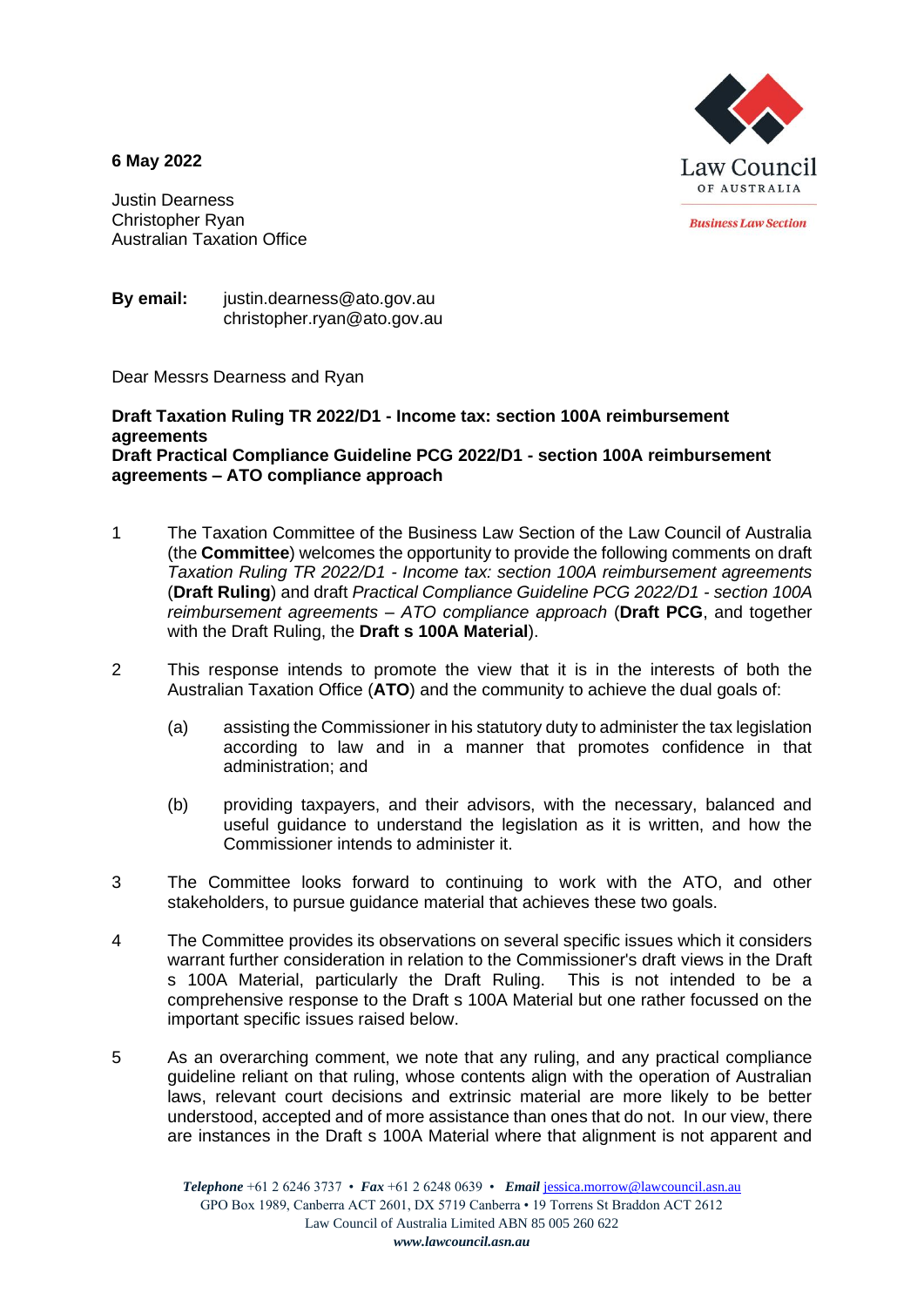thus invites opportunities for improvement. We would welcome the opportunity to assist with developing that analysis in finalising the ATO's views in the Draft s 100A Material.

- 6 The Committee also takes this opportunity to make some observations on *Taxpayer Alert TA 2022/1 – Parents benefitting from trust entitlements of their children over 18 years of age* (**TA 2022/1**). These observations are consistent with the matters raised in relation to the Draft s 100A Material.
- 7 All legislative references are to the *Income Tax Assessment Act 1936* (Cth), unless stated otherwise.

# **Executive Summary**

- 8 The Committee notes three challenging aspects (without excluding perceptions of other aspects) of the context in which the consultation material has been developed and released, namely: the amending legislation that produced s 100A was introduced 43 years ago, with apparent acceptance (for decades) by the ATO in reviews and audits of arrangements that it now flags as problematic, and that key aspects of s 100A are "*awkwardly drafted*", as Logan J recognised in *Guardian AIT Pty Ltd (as trustee of Australian Investment Trust) & Anor v FCT*. 1
- 9 This submission raises a number of key concerns with the Draft s 100A Material, both in terms of its consistency with established principles of statutory construction and authority, and its usefulness as guidance. In terms of specific feedback, the Committee offers the following observations:
	- (a) The Draft s 100A Material will benefit from a greater exposition of the legislative history and context of s 100A (see paragraphs [21](#page-6-0) to [28\)](#page-8-0). The ATO can constructively use the signposts in the extrinsic material to guide its administration. Those signposts should be embraced, not ignored.
	- (b) A clear meaning of the critical phrase "*ordinary family or commercial dealing*" is not apparent on a plain reading of the text so that, under conventional and accepted principles of statutory construction, the statutory context can and should assist in giving it meaning (see paragraphs [29](#page-8-1) to [36\)](#page-10-0). If there is doubt – as there is in relation to the breadth of this key exclusion – taxpayers ought to be given the benefit of it.
	- (c) The Draft s 100A Material should have prospective application that is clearly expressed (see paragraphs [37](#page-10-1) to [41\)](#page-10-2).
	- (d) The views expressed on the relationship between the income to which a beneficiary is presently entitled and the benefit under s 100A(7) should be reconsidered (see paragraphs [42](#page-12-0) to [44\)](#page-12-1).
	- (e) The views expressed on the interaction between s 100A and the streaming provisions concerning capital gains and franked distributions are controversial and should be reconsidered (see paragraph[s 45](#page-12-2) to [49\)](#page-13-0). In addition, the Draft s 100A Material would benefit from a more detailed consideration of the interaction between s 100A and other integrity provisions (see paragraphs [50](#page-13-1) to [52\)](#page-14-0).

<sup>1</sup> [2021] FCA 1619, [125], [142].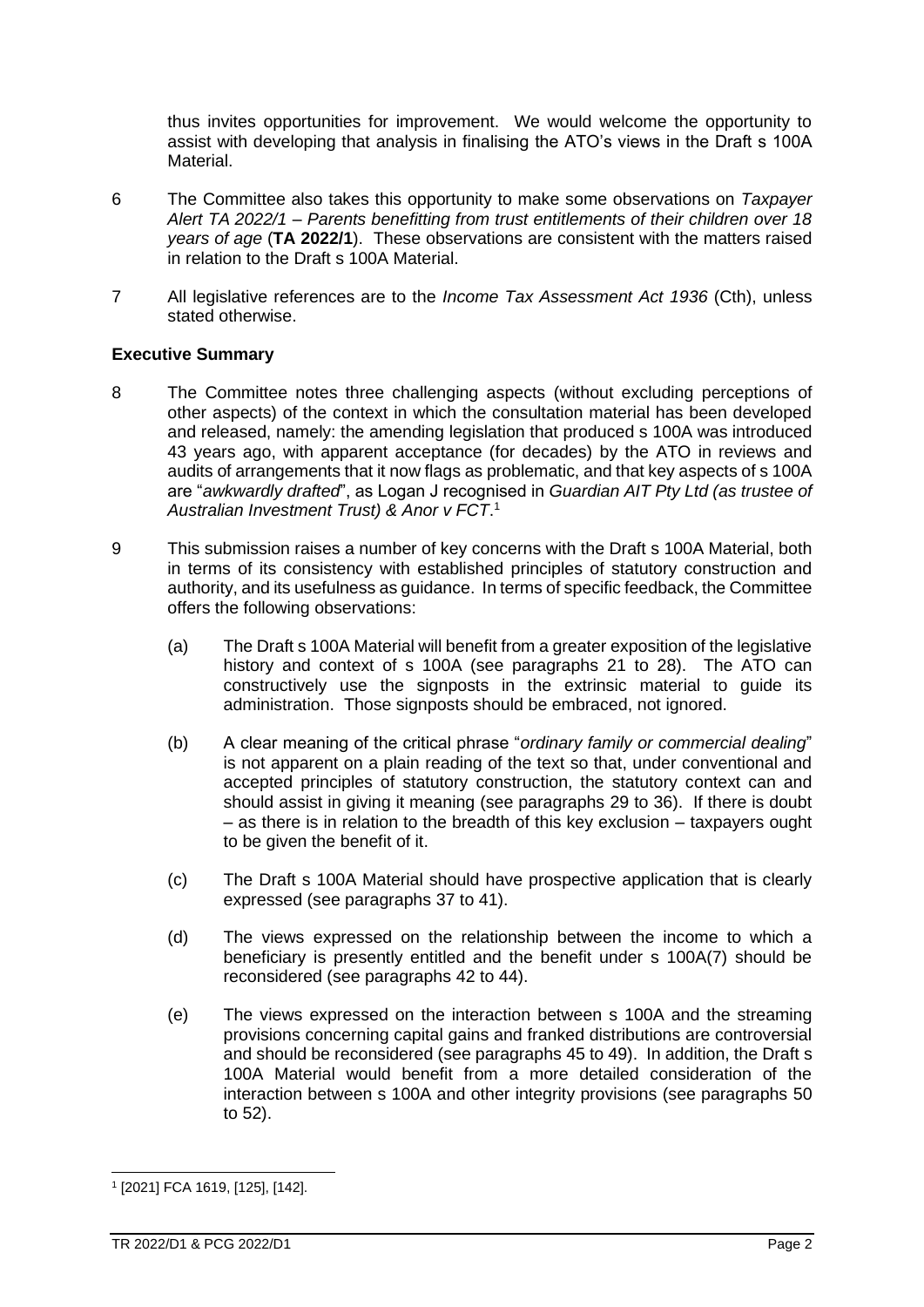- (f) The Committee questions whether a public ruling is the appropriate method by which the ATO expresses its views on s 100A (see paragraphs [53](#page-14-1) to [55\)](#page-14-2).
- <span id="page-2-0"></span>(g) It would be appropriate for the ATO to amend TA 2022/1 to clarify the exclusions in the promoter penalty provisions (see paragraphs [56](#page-14-3) to [62\)](#page-15-0).
- 10 These matters, and others, are addressed in further detail within this submission.

#### **Preliminary observations**

- 11 Section 100A was introduced to respond to an era of poor tax behaviour and administration: the period of the late 1970s when artificial 'paper' tax avoidance schemes were rolled out on an almost industrial scale,<sup>2</sup> were advertised in newspapers,<sup>3</sup> and there existed a "*tax avoider lobby*".<sup>4</sup>
- 12 Specifically, and in that broader setting of the 'schemes era', s 100A was enacted in March 1979<sup>5</sup> to "*counter tax avoidance through trust stripping schemes*",<sup>6</sup> particularly ones that "*attempt to pass income derived by trusts on to beneficiaries in a tax-free*  form".<sup>7</sup> As reflected in the s 100A extrinsic materials,<sup>8</sup> the indicia of schemes s 100A was introduced to counter – as a part of a suite of legislative anti-tax avoidance responses in the late 1970s – were:
	- (a) "*blatantly contrived and artificial arrangements*",*<sup>9</sup>* that "*are often very complex*";<sup>10</sup>
	- (b) "*seeking to bring about the happy situation that neither the trustee nor an intended beneficiary, nor anyone else, pays tax on substantial income derived by the trust estate*";<sup>11</sup>
	- (c) arrangements devised by or involving the "*promoters of tax schemes*";<sup>12</sup>
	- (d) the reliance "*on a nominal beneficiary being introduced into a trust and …* [where the "*specially*" <sup>13</sup>] *introduced beneficiary also escapes tax by one means or another ...* [for] *example, the nominal beneficiary may be a tax-exempt body*

<sup>2</sup> Boucher, Trevor, *Blatant, Artificial and Contrived*, 2010 Australian Taxation Office, 6. The author describes, in detail, the astonishing breadth and intensity of the 'blatant and contrived' tax avoidance assault on the tax system and the revenue base in the 1970s, with the 'tax avoidance industry' producing schemes, used alone and in combination, including: dividend stripping, e.g., '*Slutzkin*' schemes - wet or dry (at 24, 75-76); '*Curran*' bonus share tax loss schemes (at 27-29); s 36A trading stock schemes (at 36-44); 'deathbed' trust schemes (at 62-64); gift schemes (at 69-74); dividend reimbursement schemes (at 77-79); trafficking in company tax losses (at 91- 94); prepaid expenditure schemes (at 99); 'telephone book' trust schemes (at 108-109); and trust stripping schemes (at 110-112).

<sup>3</sup> Boucher, n [2,](#page-2-0) 41.

<sup>4</sup> Boucher, n [2,](#page-2-0) 59.

<sup>5</sup> Section 100A was inserted into the *Income Tax Assessment Act 1936* (the **1936 Act**) by the *Income Tax Assessment Amendment Act 1979* (the **1979 Amending Act**), that received assent on 13 March 1979. <sup>6</sup> Statement of the Treasurer on 11 June 1978 (the **1978 Statement**), set out in *FC of T v Prestige Motors Pty Ltd*

<sup>(1998) 82</sup> FCR 195, 199-200.

<sup>7</sup> The Explanatory Memorandum (the **1978 Explanatory Memorandum**) to the Income Tax Assessment Amendment Bill (No 5) 1978 (the **1978 Bill**), that was enacted as 1979 Amending Act.

<sup>8</sup> The 1978 Statement, the Treasurer's Second Reading Speech for the 1978 Bill (the **1978 Second Reading Speech**), and the 1978 Explanatory Memorandum.

<sup>&</sup>lt;sup>9</sup> The 1978 Second Reading Speech.

<sup>10</sup> The 1978 Statement.

<sup>&</sup>lt;sup>11</sup> The 1978 Second Reading Speech.

<sup>&</sup>lt;sup>12</sup> The 1978 Second Reading Speech.

<sup>13</sup> The 1978 Explanatory Memorandum, 31.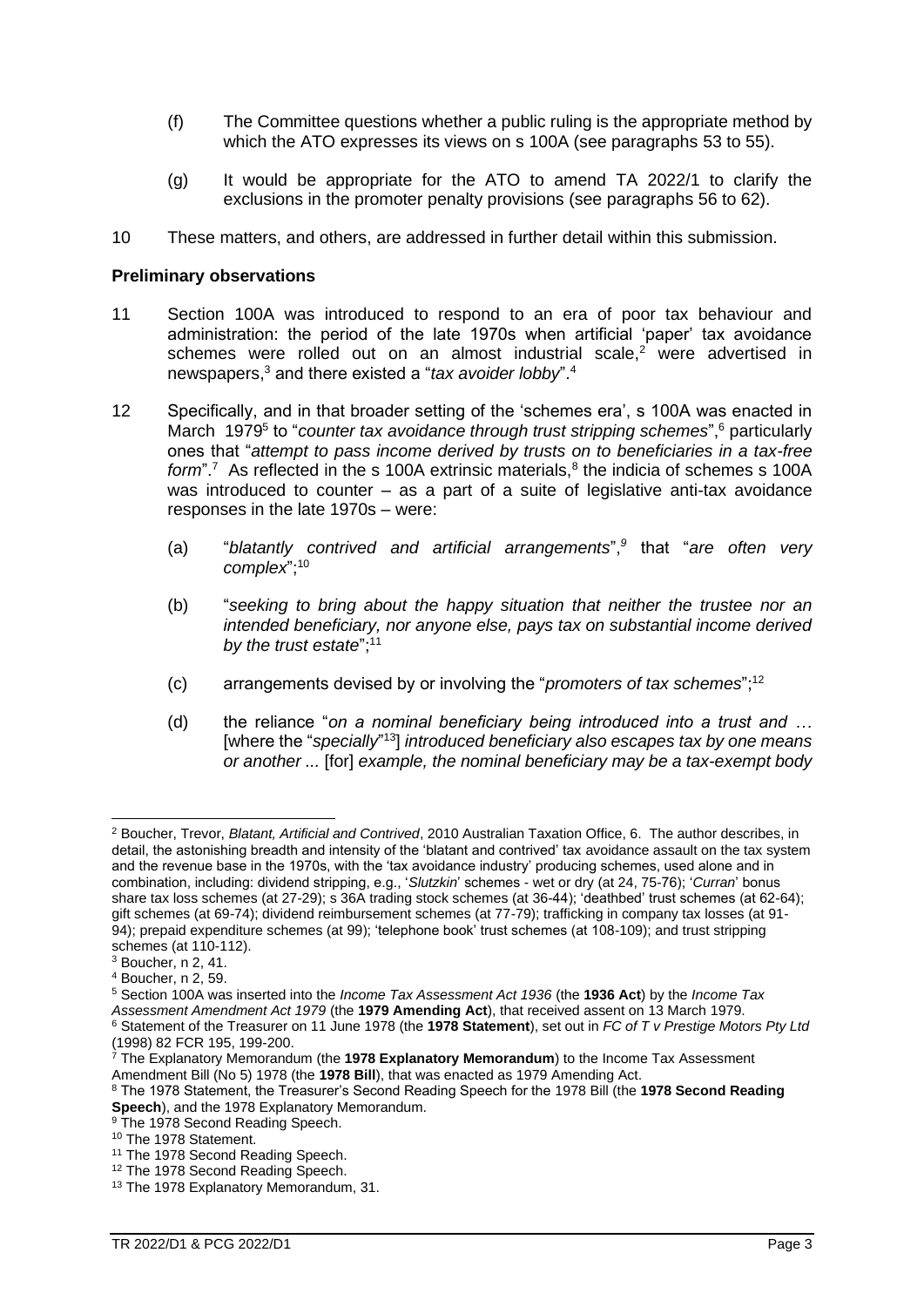*such as a charitable institution*",<sup>14</sup> or "*a company, set up for the purpose by the promoters of the scheme*";<sup>15</sup>

- <span id="page-3-0"></span>(e) setting "*artificially-created paper 'losses' off against the income received from the trust*" or arranging "*to strip assets from the recipient company so that tax assessed on the income cannot be collected*";<sup>16</sup>
- (f) distributing "*to non-resident individuals each of whom does not have enough Australian taxable income to be liable to tax, but who will account for the income*  to the Australian family concerned";<sup>17</sup> and
- (g) the payment of "*the promoter's fee and a modest reward for the services of any participating exempt body*".<sup>18</sup>
- 13 Critically, the extrinsic materials stated that s 100A was to apply to present entitlements to trust income "*under tax avoidance schemes of the kinds mentioned and will not apply in the context of an agreement or arrangement that is entered into in the course of ordinary family or commercial dealing*".<sup>19</sup>
- 14 Reflecting the seriousness of the arrangements that s 100A was introduced to counter, the Commissioner was (and remains) empowered to amend assessments to give effect to the provision without any time limitation.<sup>20</sup> The unlimited amendment power associated with s 100A indicates that the legislature considered arrangements to which it applied as analogous to circumstances involving fraud or evasion, which also have an unlimited amendment period. $21$  This correlation between s 100A cases and fraud or evasion cases is not surprising as the purported creation of present entitlements to income in circumstances where the real benefit of the income is intended to flow to a person other than the nominal beneficiary may be struck down as a sham, as *Raftland Pty Ltd v COT*<sup>22</sup> demonstrates. In contrast, when the general anti-avoidance rules in Part IVA (the **GAAR**) were enacted in June 1981,<sup>23</sup> the making of a determination by the Commissioner under s 177F(1) was subject to a limited amendment period – initially six years<sup>24</sup> and then four years.<sup>25</sup> The fact that Parliament still has not limited the period of amendment for s 100A itself indicates that the section should only be applied in the most egregious cases.
- 15 Another relevant legislative response that further illustrates the gravity of arrangements that s 100A was intended to counter was the enactment, not long after s 100A, of the *Crimes (Taxation Offences) Act 1980* (Cth) (**CTO Act**). Broadly, the CTO Act makes it an offence to organise the financial affairs of a company or trustee with the intention of securing that the company or trustee will not be able to pay its

<sup>24</sup> 1936 Act, s 177G(1), as originally introduced. The Commissioner had, and continues to have, an unlimited period to amend assessments to make compensatory adjustments in favour of taxpayers.

<sup>14</sup> The 1978 Second Reading Speech.

<sup>&</sup>lt;sup>15</sup> The 1978 Statement.

<sup>16</sup> The 1978 Statement.

<sup>&</sup>lt;sup>17</sup> The 1978 Statement. This was a likely reference to what, at the time, was referred to as 'telephone book' trust schemes: see Boucher, n [2,](#page-2-0) 108-109, and *East Finchley Pty Ltd v FC of T* (1989) 90 ALR 457.

<sup>&</sup>lt;sup>18</sup> The 1978 Statement.

<sup>&</sup>lt;sup>19</sup> The 1978 Second Reading Speech.

 $20$  1936 Act, s 170(10) in 1979, and now the table in s 17(10).

 $21$  1936 Act, s 170(2)(a) in 1979, and now item 5 in the table in s 170(1).

<sup>22</sup> (2008) 238 CLR 516. See also, *East Finchley* (1989) 90 ALR 457, where Hill J (at 468) raised the question of sham.

 $23$  Applicable to schemes entered into after 27 May 1981 – see n [29.](#page-4-0)

<sup>&</sup>lt;sup>25</sup> Section 177G(1) – that provided for a 6 year amendment period for s 177F determinations – was repealed in 2005.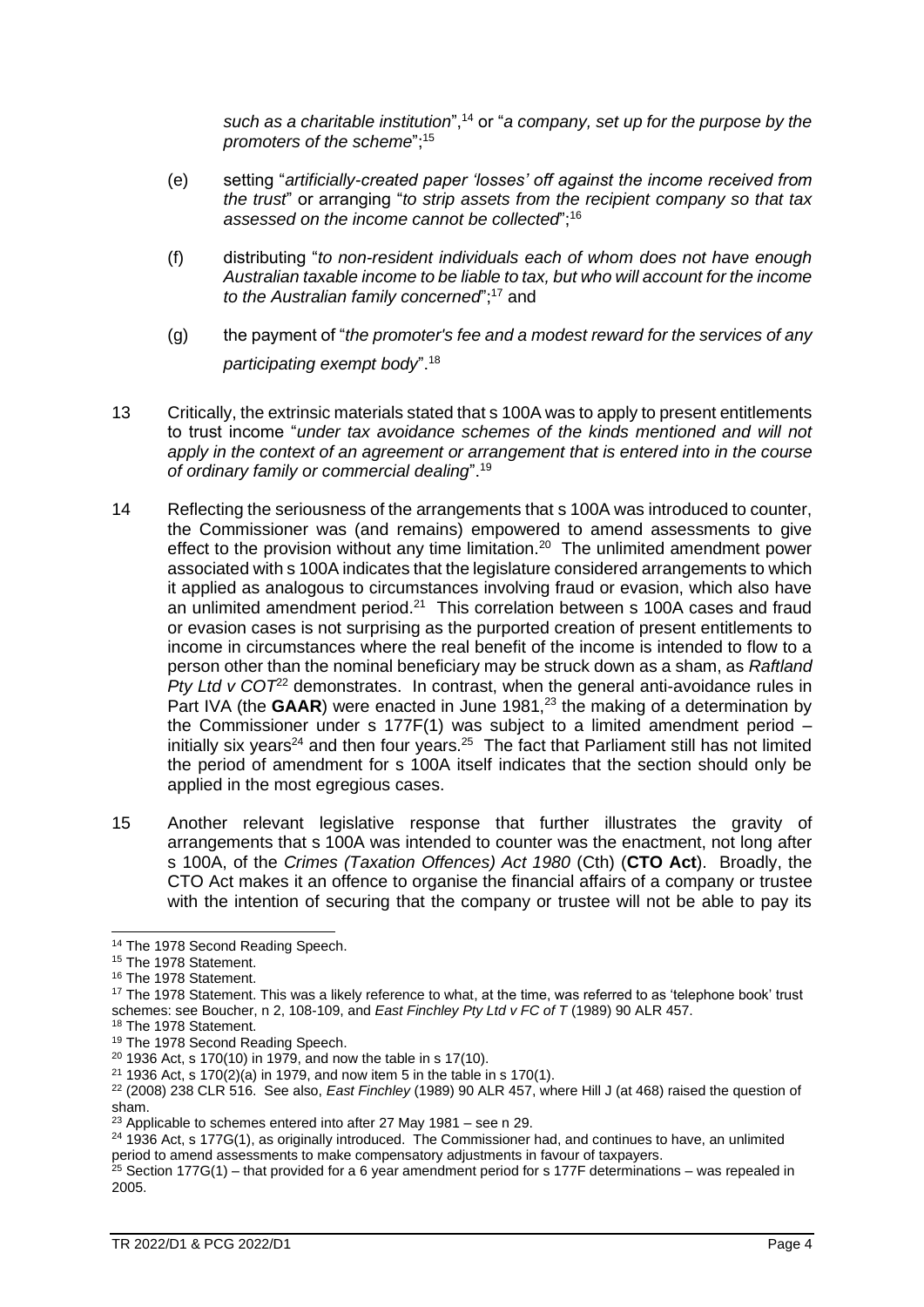<span id="page-4-0"></span>income tax liability.<sup>26</sup> This pre-tax stripping of trust assets to avoid a tax liability was referred to in the s 100A extrinsic material<sup>27</sup> and the CTO Act was considered to be part of the suite of legislative measures that included s 100A.<sup>28</sup>

- 16 It is useful also to consider the statutory measures that have accumulated around, and encroached into, s 100A's possible field of operation since its introduction in 1979:
	- (a) **the GAAR** introduced two years later in June 1981 as "*an effective general measure against those tax avoidance arrangements that … are blatant, artificial or contrived*";<sup>29</sup>
	- (b) **Schedule 2F** introduced 19 years later in April 1998 to "*to prevent the transfer of the tax benefit of* [trust] *losses or deductions*";<sup>30</sup>
	- (c) **Division 7A** also introduced 19 years later in June 1998 "*to ensure that private companies will no longer be able to make tax-free distributions of profits to shareholders (and their associates)*", including in circumstances where loans are made by trusts with private company beneficiaries whose entitlements to trust income have not been paid:<sup>31</sup>
	- (d) **Subdivision EA** inserted into Division 7A 25 years later "*to ensure that a trustee cannot shelter trust income at the prevailing company tax rate by creating a present entitlement to a private company without paying it and then distributing the underlying cash to a shareholder of the company*";<sup>32</sup> and
	- (e) the **streaming rules** for capital gains and franked dividends introduced 32 years later in June 2011 "*to ensure* [such amounts] *can be effectively streamed for tax purposes to beneficiaries by making them 'specifically entitled' to those amounts*".<sup>33</sup>
- 17 Most, if not all, of the arrangements identified in the Draft s 100A Material could be dealt with adequately and efficiently (positively or negatively) by the GAAR and other integrity measures introduced over the last four decades without resort to s 100A. Indeed, it is difficult to see what role s 100A actually has to play in today's tax system.
- 18 The ATO cannot, of course, ignore s 100A. However, the Committee considers that it is possible and appropriate to apply s 100A with restraint and consistently within the context summarised above; indeed, in the way in which the ATO has, until recently,

<sup>26</sup> *Crimes (Taxation Offences) Act 1980* (Cth), ss 5, 6, 7 and 8.

<sup>27</sup> See paragraph [12\(e\)](#page-3-0) above.

<sup>28</sup> Boucher, n [2,](#page-2-0) 208-222.

<sup>29</sup> Explanatory Memorandum to the Income Tax Laws Amendment Bill (No 2) 1981, 2 (enacted as the *Income Tax Laws Amendment Bill (No 2) 1981* that received assent on 24 June 1981, and applied to schemes entered into after 27 May 1981).

<sup>30</sup> Explanatory Memorandum, *Taxation Laws Amendment (Trust Loss and Other Deductions) Bill 1997* (enacted as the *Income Taxation Laws Amendment (Trust Loss and Other Deductions) Act 1998* (Cth) that received assent on 16 April 1998, and generally applied from 9 May 1995).

<sup>31</sup> Explanatory Memorandum, Taxation Laws Amendment Bill (No. 3) 1998 (enacted as the *Taxation Laws Amendment Bill (No. 3) 1998* that received assent on 23 June 1998, and generally applied from 4 December 1997 but s 109UB, dealing with loans by trusts with private company beneficiaries, applied from 27 March 1998). <sup>32</sup> Explanatory Memorandum, Tax Laws Amendment (2004 Measures No. 1) Bill 2004 (enacted as the *Tax Laws Amendment (2004 Measures No. 1) Act 2004* that received assent on 29 June 2004, and generally applied from 12 December 2002).

<sup>33</sup> Explanatory Memorandum, Tax Laws Amendment (2011 Measures No. 5) Bill 2011 (enacted as the *Tax Laws Amendment (2011 Measures No. 5) Bill 2011* that received assent on 29 June 2011, and generally applied in relation to the 2010-11 income year and later income years).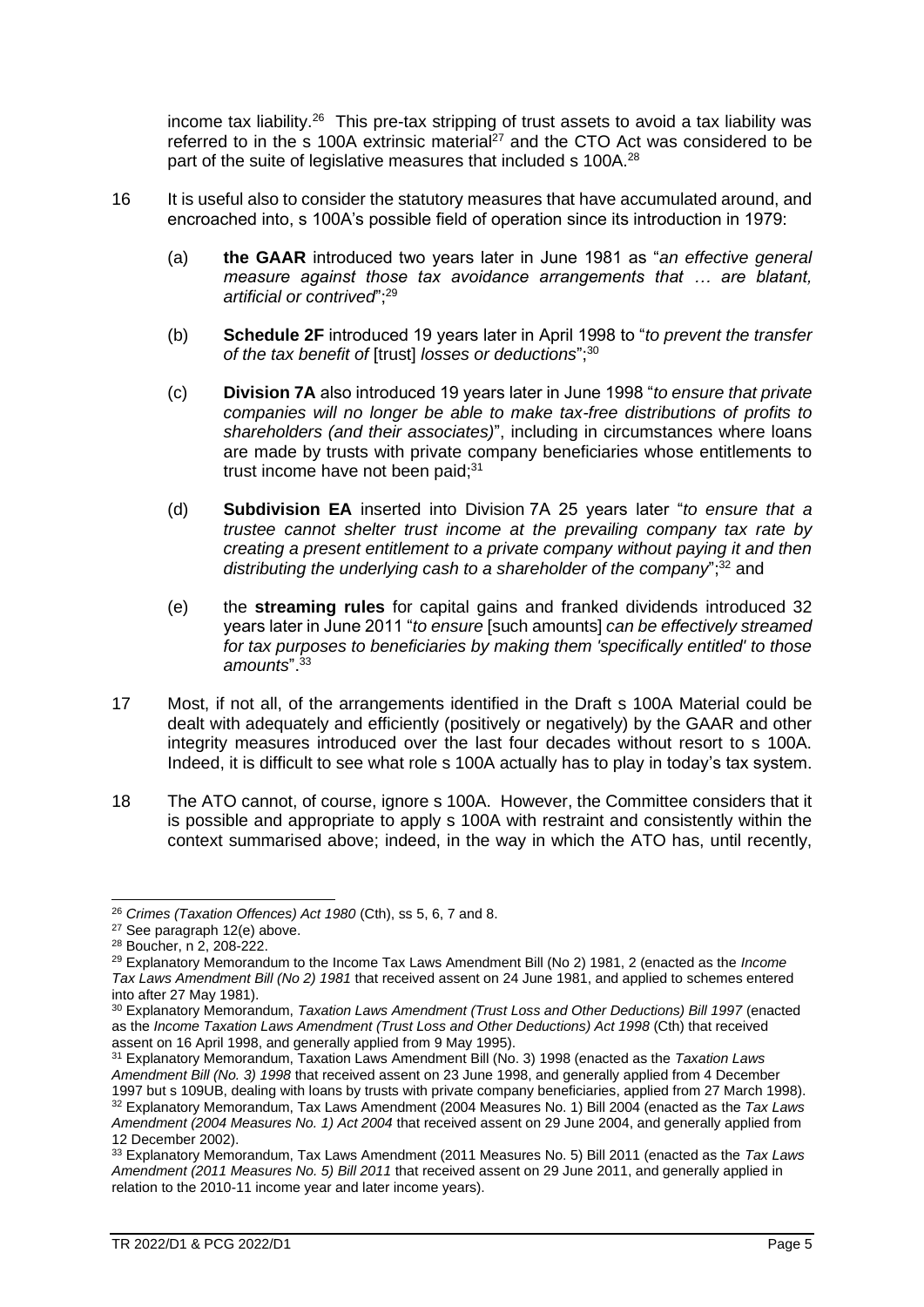<span id="page-5-0"></span>seen fit to administer s 100A for the last four decades. Unfortunately, that does not appear to be the approach foreshadowed in the Draft s 100A Material.

- 19 The Committee does not consider that confining the application of s 100A to conventional trust stripping and other similarly egregious arrangements runs against the grain of the few cases that have considered the provision. Over the last 43 years there have only been five s 100A cases heard in the Federal Court.<sup>34</sup> Appeals to the Full Federal Court were made and determined in three of those cases.<sup>35</sup> The most recent primary decision – *Guardian AIT* – is on appeal. Only one of those cases – Raftland<sup>66</sup> - was heard by the High Court. The circumstances in the three s 100A cases that have been considered by the Full Federal Court – *COT v Prestige Motors Pty Ltd*<sup>37</sup> and *Idlecroft Pty Ltd v COT*<sup>38</sup> – and the High Court – *Raftland<sup>39</sup>* – were all blatant, artificial and contrived and exemplars of the egregious arrangements highlighted in the s 100A explanatory material. *Raftland* was regarded as a sham. The outcomes in each of those cases – that s 100A applied – were not surprising, and were, with respect, justified. In *Raftland*, resort to s 100A was probably not required. Notably, each of these three cases involved facts and circumstances very different to the types of related party dealings which are the main focus of the Draft s 100A Material.
- 20 In light of the above, the Committee considers that the principles that should guide the development of ATO guidance on s 100A are as follows:
	- (a) The guidance must accord with established principles of statutory construction and authority. If there is doubt – as there is in relation to the key exclusion for "*ordinary family or commercial dealing*" – taxpayers ought to be given the benefit of the uncertainty. The ATO can constructively use the signposts in the extrinsic material to guide its administration. Those signposts should be embraced, not ignored.
	- (b) Further, the outcome imposed by a valid application of s 100A ought to inform the proper approach to its construction. That outcome is imposition of a tax liability on a person who no longer has any entitlement to the income in respect of which that liability is imposed. The section does not set aside the entitlement to the income as a matter of trust law. In these circumstances, a clear case is called for before the section can take effect.

<sup>34</sup> *East Finchley* (1989) 90 ALR 457 (Hill J); *Prestige Motors Pty Ltd as trustee of Prestige Toyota Trust v COT* [1997] FCA 346 (the first instance decision of Emmett J); *Idlecroft Pty Ltd v COT* [2004] FCA 1087 (the first instance decision of Spender J); *Raftland Pty Ltd v COT* [2006] FCA 109 (the first instance decision of Kiefel J); *Guardian AIT Pty Ltd (as trustee of Australian Investment Trust) & Anor v FCT* [2021] FCA 1619.

<sup>35</sup> *COT v Prestige Motors Pty Ltd* (1998) 82 FCR 195 (Beaumont, Hill and Sackville JJ) (special leave to appeal to the High Court was refused on 7 August 1998); *Idlecroft Pty Ltd v COT* (2005) 144 FCR 501 (Ryan, Tamberlin and Kiefel JJ); *Raftland Pty Ltd v COT* [2007] FCAFC 4 (Dowsett, Conti and Edmonds JJ). <sup>36</sup> (2008) 238 CLR 516.

 $37$  See n [35.](#page-5-0) That case concerned three series of complex arrangements involving, broadly, the acquisition of an unrelated loss company and utilisation of the losses by distributions of trust income, and financing arrangements involving a third-party paying capital sums for subscribing for special units in trusts operating businesses, with the trust income being distributed to those special unit holders.

<sup>38</sup> See n [35.](#page-5-0) That case concerned a scheme, promoted by a firm of accountants, involving the formation of a property development joint venture between the trustees of discretionary trusts (all clients of the accounting firm) and an unrelated unit trust with tax losses, where distributions of trust income were made to the introduced unit trust and absorbed by the losses. The only cash payments were a small percentage of the distributions, that were paid to entities associated with the accounting firm.

<sup>&</sup>lt;sup>39</sup> Thew case involved the introduction of a loss trust, unrelated to the taxpayer group, as a beneficiary to absorb trading profits of a building business, with a fee being paid to the previous controllers of that trust.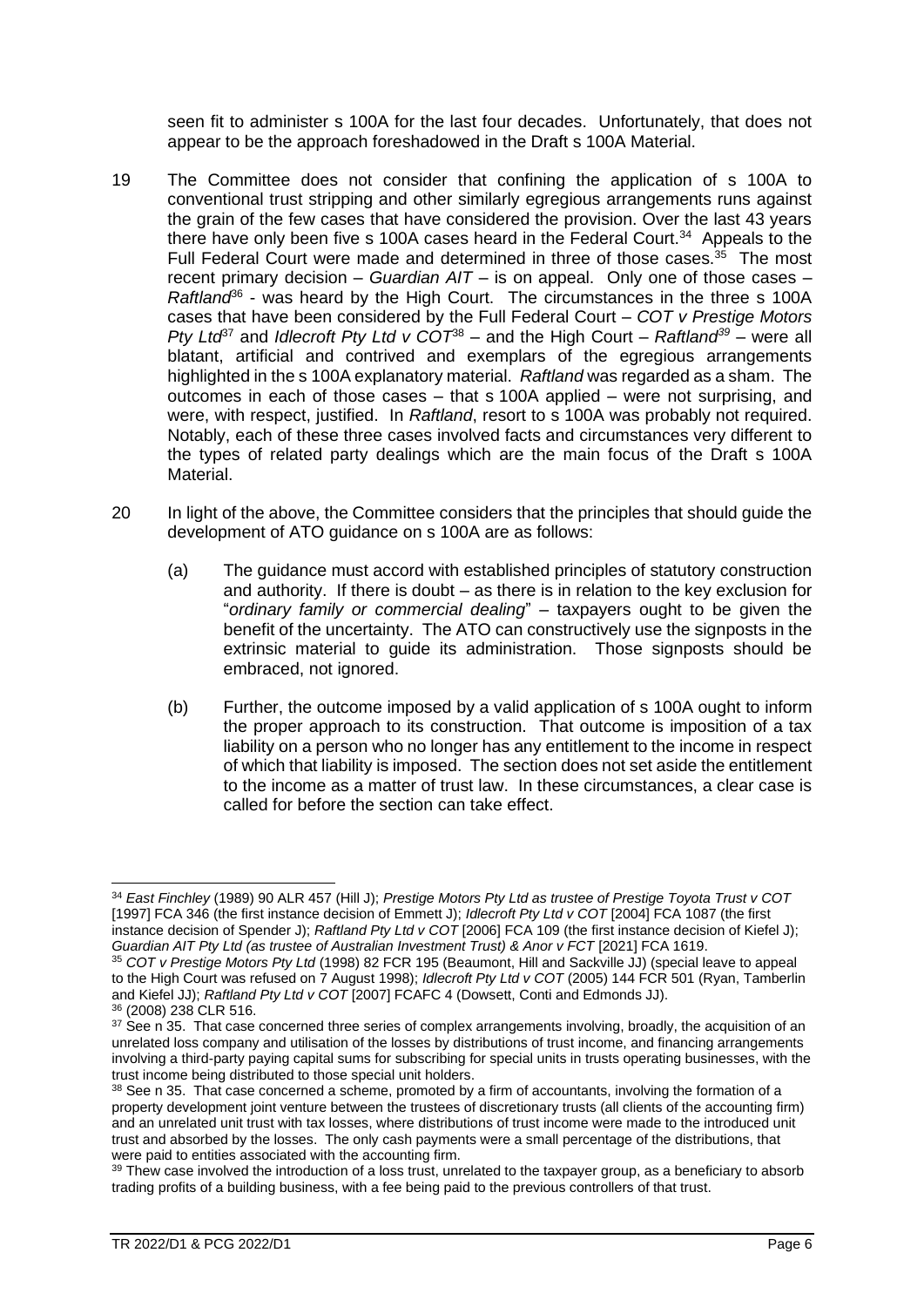- (c) The narrow way in which the ATO has administered s 100A in the past has in fact reflected the proper reach of the section and should be maintained. The suite of other integrity measures referred to above should be used to address the arrangements identified in the Draft s 100A Material with s 100A only playing a role in the most egregious of cases.
- (d) The guidance the ATO finally issues will affect many taxpayers. In a report on trusts recently prepared for the ATO, $40$  it was observed that by 2022 it was expected that over one million trusts will exist in Australia, and most of those would be discretionary trusts. The activities of trustees of trusts (acting in that capacity) span the spectrum of economic activity, from micro-businesses to the very largest of private groups. Whereas not all trustees of trusts in Australia will create present entitlements to trust income each year, many will and will do so in relation to multiple beneficiaries. It is not difficult to see how critical the Draft s 100A Material will be for millions of taxpayers who have, to date, not engaged with it. In practical ways, it is not just a guidance project because many taxpayers and their advisers will adopt the guidance as the rules to be followed, without regard to (or knowledge of) the fact that the guidance concerns a statutory provision which, despite being in existence for more than four decades, has been used sparingly and has been the subject of very little judicial interpretation. There is much at stake for taxpayers and the fair administration of the tax system.
- <span id="page-6-1"></span>(e) There can be no objection to an administrator seeking to shape future taxpayer behaviour to conform with a law that has to date not been properly appreciated and understood and that has received little substantial judicial guidance over the last 43 years. It is another thing entirely for an administrator to apply a recently developed perspective to past events and circumstances. Anecdotally, it is clear that the approach in the Draft s 100A Material amounts to a material change in how the ATO has applied s 100A over the last four decades. At the very least, the approach must have prospective application. There is little point in purporting to provide taxpayers with guidance in relation to events and circumstances that occurred in the past, and that cannot now be changed.

# **Text, context and purpose**

<span id="page-6-0"></span>21 In *Alcan (NT) Alumina Pty Ltd v Commissioner of Territory Revenue<sup>41</sup>* the High Court said:

> *This Court has stated on many occasions that the task of statutory construction must begin with a consideration of the text itself. Historical considerations and extrinsic materials cannot be relied on to displace the clear meaning of the text. The language which has actually been employed in the text of legislation is the surest guide to legislative intention. The meaning of the text may require consideration of the context, which includes the general purpose and policy of a provision, in particular the mischief it is seeking to remedy.* (emphasis added)

<sup>40</sup> See https://www.ato.gov.au/About-ATO/Research-and-statistics/In-detail/General-research/Current-issueswith-trusts-and-the-tax-system/

<sup>41</sup> (2009) 239 CLR 27 at [47], per Hayne, Heydon, Crennan, Kiefel JJ. See also [4]–[5], per French CJ.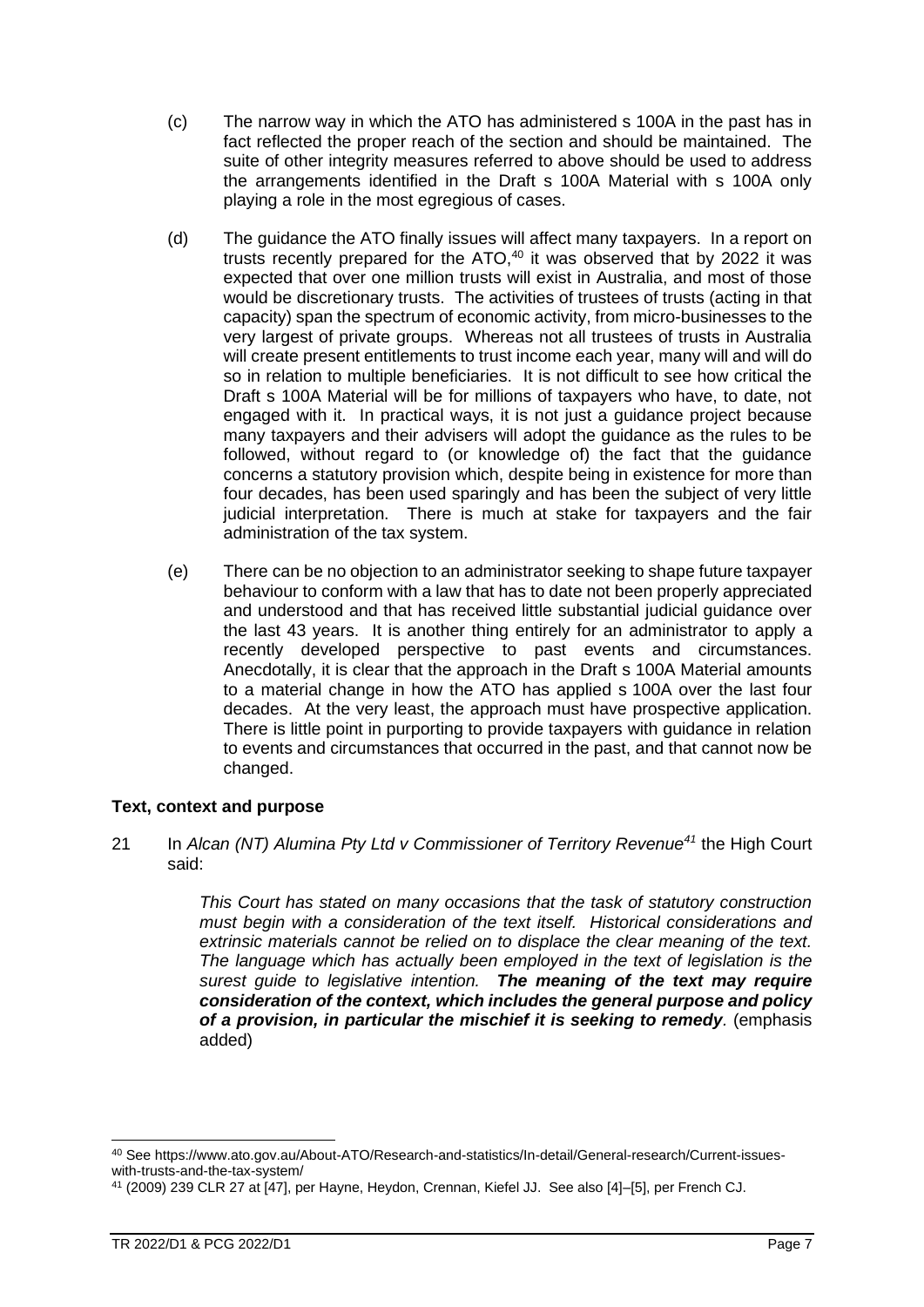- 22 The context referred to by the High Court "*includes legislative history and extrinsic materials* [and understanding] *context has utility if, and in so far as, it assists in fixing the meaning of the statutory tex*t".<sup>42</sup>
- 23 With particular reference to s 100A, after acknowledging the primacy of the text of the legislation, Hill and Sackville JJ said in *Prestige Motors*: 43

*This is not to say that that* [sic] *the legislative text is to be considered in isolation. The words are to be understood in the context of the enactment as a whole, the legislative history of the provision in question (including the mischief to be remedied) and, in appropriate cases, having regard to the consequences that would flow if one construction were preferred over another: … Nonetheless, the starting point must be the text of the law, having regard to its "ordinary meaning and grammatical sense": [citing Cooper Brookes (Wollongong) Pty Ltd v FCT*<sup>44</sup>*]*

24 Their Honours went on to observe, in response to particular submissions made by the taxpayer in relation to implied qualifications in the definition of "*reimbursement agreement*" in s 100A(7):<sup>45</sup>

> *But it is equally clear that the examples given were intended to be illustrative, and not an exhaustive statement of the transactions that were to be subject to the legislation.*

*…*

*Examples given in explanatory memoranda or second reading speeches of transactions or arrangements intended to be caught by legislation may be very helpful in identifying the mischief to be addressed and in construing otherwise ambiguous legislation so that it does apply to the identified transactions or arrangements. But considerable care should be exercised before relying on examples given in this way in order to read down the statutory language.*

- 25 The relevant context to s 100A, including the mischief it was to address, and the range of anti-avoidance provisions and the streaming rules developed since its enactment, are summarised above. Other than to refer generally to s 100A as "*an anti-avoidance provision*",<sup>46</sup> the Draft Ruling does not explain or reflect that context. In the Committee's view, the first substantive guidance on s 100A in 43 years should be shaped by that context in order to achieve balanced guidance on the meaning and future application of the provision.
- 26 The Committee considers there to be a considerable qualitative difference between the description of the circumstances identified in the explanatory material to s 100A and a number of the circumstances now flagged by the ATO as being potentially of concern. The arrangements prompting the introduction of s 100A 43 years ago were ones involving artificial paper schemes and aggressive tax avoidance that go well beyond many of the arrangements that the ATO has identified as falling within the 'blue' or 'red' zones referred to in the Draft PCG, which involve dealings between members of the same family and entities within the same controlled family group. It

<sup>42</sup> *COT v Consolidated Media Holdings Ltd* (2012) 250 CLR 503 at [39].

<sup>43</sup> (1998) 82 FCR 195 at 215 (Beaumont J agreeing).

<sup>44</sup> (1981) 147 CLR 297 at 321.

<sup>45</sup> (1998) 82 FCR 195 at 219-220.

<sup>46</sup> Draft Ruling TR 2022/D1 - Income tax: section 100A reimbursement agreements (**Draft Ruling**), [40], [78], [79], [94], [163]. See also: [43] ("*concerned with tax avoidance arrangements*") and [96] ("*a specific provision with an anti-avoidance object*").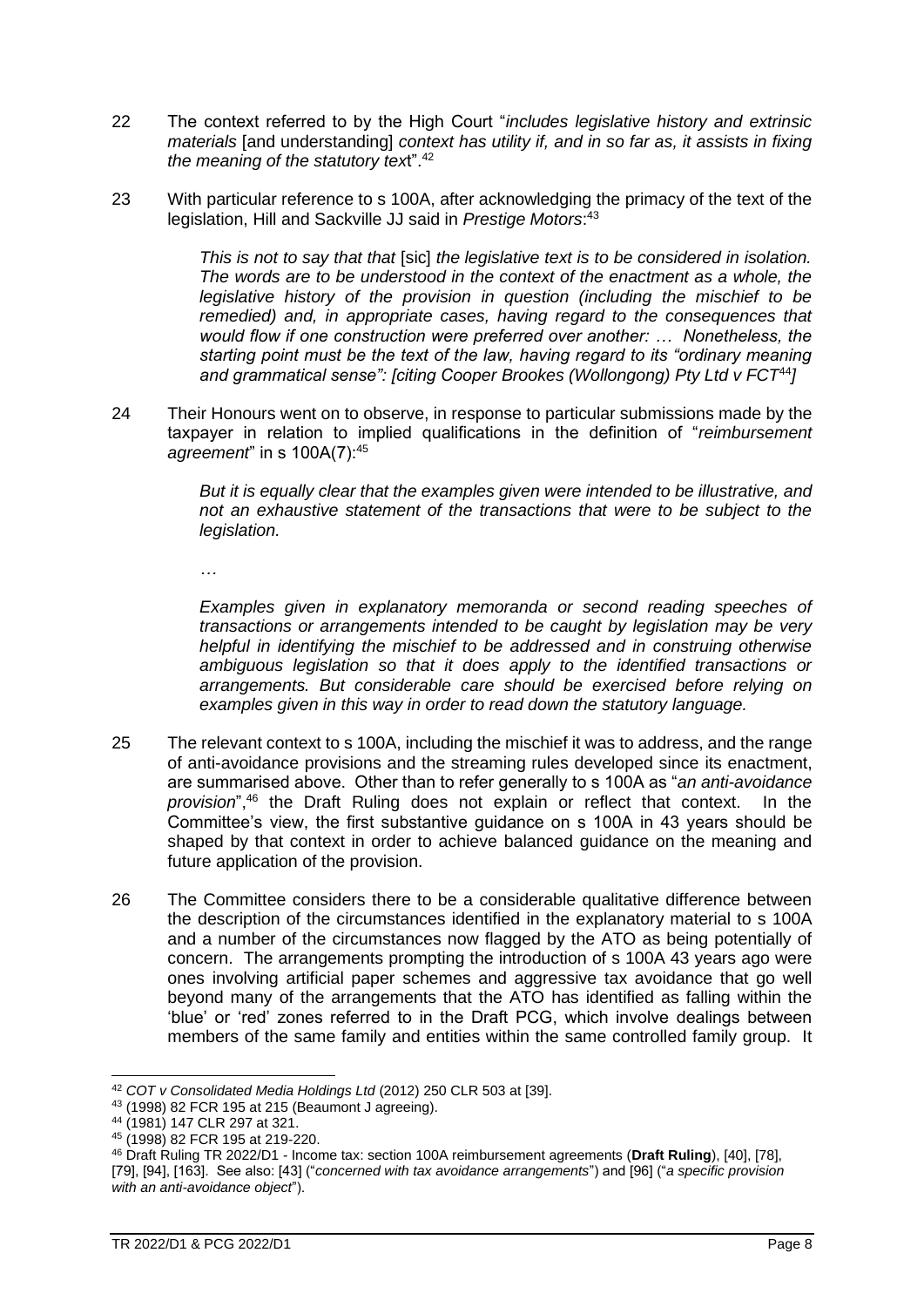would be of assistance to the community if the ATO adverted to the context in more detail and, if the examples referred to in the proposed guidance are now of concern, for the proposed guidance to explain why what was said in 1979 (that led to the introduction of s 100A) can be taken as contemplating what is now being identified as a concern. Content and explanation of this type will help the community understand the proposed administration of the provision.

- 27 To be clear, we are not suggesting that all the arrangements now identified to be of concern to the ATO should not be queried or challenged. Some of these examples may well give rise to concerns under other provisions – for example, under the GAAR and Schedule 2F. However, we submit that it is inappropriate, and unnecessary, for many of these to be challenged, particularly retrospectively, under s 100A.
- <span id="page-8-0"></span>28 Not referring to the relevant context may have led to erroneous construction of key concepts – such as "*ordinary family or commercial dealing*" – and it is not helpful for taxpayers or tax officers in considering whether or not the provision should be applied. Furthermore, it is at odds with the Commissioner's approach in s 100A litigation where he has himself "*place*[d] *some reliance upon extrinsic parliamentary materials*".<sup>47</sup>

# <span id="page-8-1"></span>**Ordinary family or commercial dealing**

- 29 In determining whether s 100A applies, the Committee considers that one of the critical threshold questions is whether a particular identified "*agreement, arrangement or understanding*" was one "*entered into in the course of ordinary family or commercial dealing*". Given its central importance, relegating the analysis of the concept as the last of the "four basic requirements for section 100A to apply"<sup>48</sup> is inappropriate. It would be preferable to adopt a framework that gives primacy to s 100A(13) in the way Logan J did in *Guardian AIT*. 49
- 30 The Committee acknowledges the challenge in substantively addressing the meaning of this phrase given it has no statutory definition, it emerged in an attempt to differentiate what was tax avoidance from what was not, questions remain about what factors are or are not included in the evaluative standard (for example, different cultural approaches to familial dealings) and that there have been a number of subsequent statutory rules, summarised above, that have overlapped or overtaken its possible operation.
- 31 Contributing to that difficulty is the fact that on the two occasions where s 100A has been substantively considered by an appellate Court (in *Prestige Motors* and *Idlecroft*) no clear guidance has been given about the meaning of the phrase. In *Prestige Motors*, Hill and Sackville JJ (Beaumont J agreeing) said:<sup>50</sup>

*The wording of the exclusion in s 100A(13) derives from the judgment of Lord Denning, on behalf of the Privy Council, in Newton v Commissioner of Taxation (Cth) (1958) 98 CLR 1 at 8. There his Lordship, in discussing s 260 of the ITAA, contrasted an arrangement implemented in a particular way to avoid tax with ``transactions that are capable of explanation by reference to ordinary business or family dealing''.* 

*There is a danger that, when words used in a judgment are translated into the legislation, the change of context may alter the meaning of the words from that* 

<sup>47</sup> *Raftland Pty Ltd v COT* [2006] FCA 109 (the first instance decision of Kiefel J), [54].

<sup>48</sup> Draft Ruling, [4].

<sup>49</sup> [2021] FCA 1619, [120].

<sup>50</sup> (1998) 82 FCR 195 at 221-2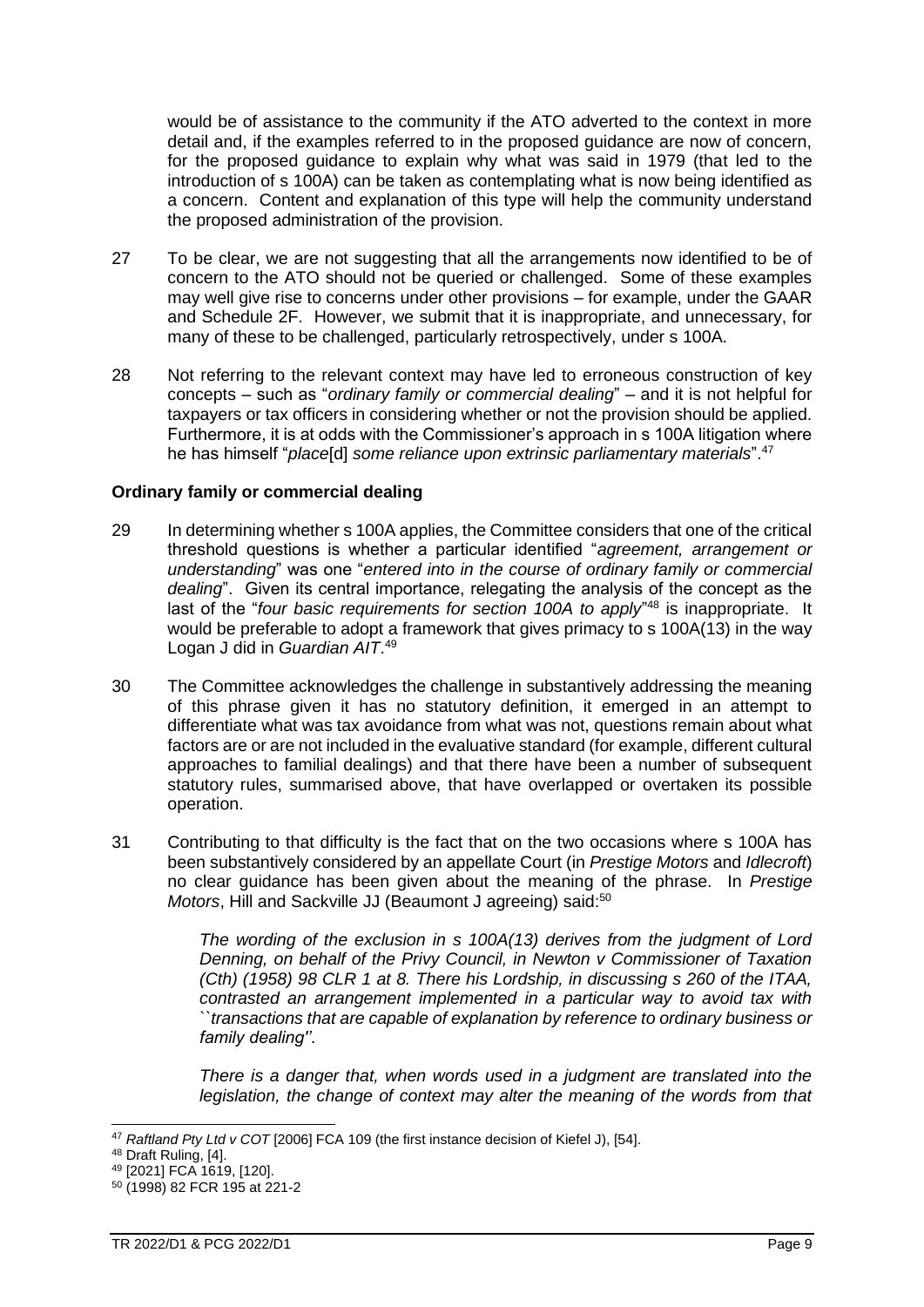which they originally bore. It is clear from both the judgment of the Privy Council *and from the language of the High Court in the same case (Commissioner of Taxation (Cth) v Newton (1957) 96 CLR 577) that s 260 was regarded as involving a dichotomy. A transaction was either stamped as one entered into to avoid tax or as one about which it could be predicted that it was entered into in the course of ordinary family or commercial dealing. In the former case the transaction was caught by s 260; in the latter case it was outside the section. We do not need to decide in the present case whether s 100A imports a similar dichotomy. In particular we do not need to decide whether if an agreement is shown to have been "entered into the course of ordinary commercial dealing", the operation of s 100A is spent, regardless of whether the commercial purpose was subsidiary to the purpose of tax avoidance. In our view, none of the transactions was entered into in the course of ordinary commercial dealing.*

- 32 The Committee suggests the ATO consider further engagement with the statement of the Full Federal Court above. If a clear meaning is not apparent on a plain reading of the text, then accepted principles of statutory construction dictate that the context (summarised above) can and should assist in giving the phrase meaning. With that assistance, several of the examples set out in the Draft s 100A Material must be accepted as falling within the "*ordinary family or commercial dealing*" exception.
- 33 Further, the statement in paragraph 79 that a "*dealing can fail to be ordinary dealing even where it is not artificial*" is not consistent with the context of s 100A, does not appear to be consistent with what was said in *Prestige Motors* and, importantly, is inconsistent with the following observations of Logan J in *Guardian AIT*: 51

*Textually, in relation to s 100A, if there is no "agreement", as defined, s 100A(7) can have no application. This difference as between the definition of "agreement" in s 100A(13) and the definition of "scheme" in s 177A(1) of the ITAA 1936, and this consequence in relation to the absence of application of s 100A(7), may well offer another example of the awkward drafting in s 100A. But it is that text which*  has been approved by parliament. And, given the exclusion present, it is not to *say that purpose is irrelevant to the construction and application of the definition of "agreement" in s 100A(13).*

*The construction of s 100A adopted in Prestige Motors and Idlecroft binds me. Indeed, that construction carries particular authority, as the discussion by the High Court of s 100A in Raftland Pty Ltd v Federal Commissioner of Taxation (2008) 238 CLR 516 (Raftland), at [60] proceeded on the basis that each of these cases was correctly decided. However, neither in Prestige Motors, Idlecroft nor in Raftland was it necessary to consider the effect, in relation to any possible application of s 100A(7), of a conclusion that an agreement, arrangement or understanding was entered into in the course of ordinary family or commercial dealing.* 

*Read in context, the adjective "ordinary" in "ordinary family or commercial dealing" has particular work to do. It is used in contradistinction to "extraordinary". It refers to a dealing which contains no element of artificiality. This is confirmed by reference to the relevant explanatory memorandum, where one finds reference to addressing the mischief of specially introduced beneficiaries having a fiscally advantageous status. This explanatory memorandum confirms what a reading of s 100A would suggest, which is that the section is directed to addressing, according to its terms, "trust-stripping".* 

<sup>51</sup> [2021] FCA 1619, [142]-[145].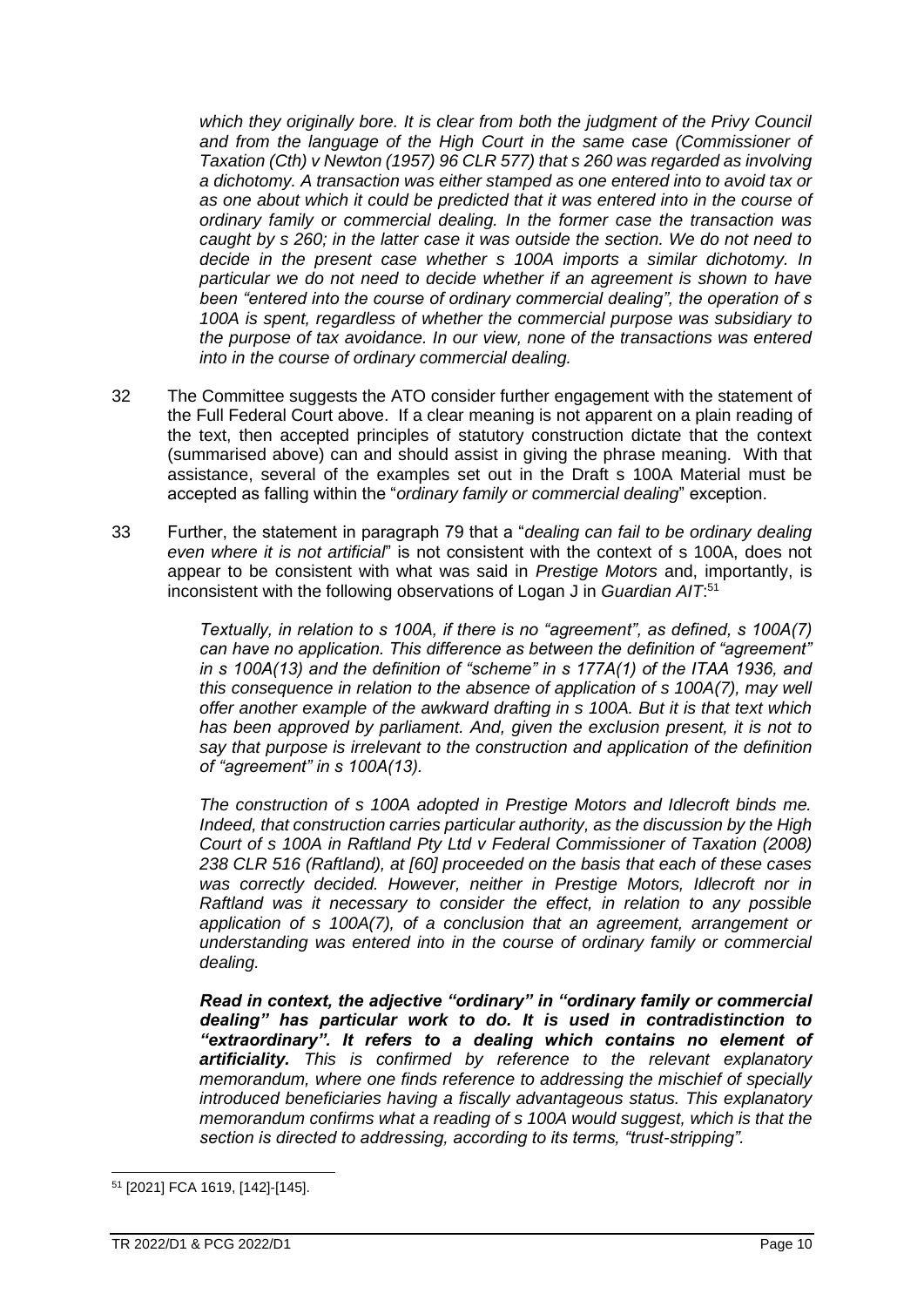*As it happens such an understanding of "ordinary family or commercial dealing" does accord with what the Judicial Committee in Newton and Heerey J in Rippon did not regard as tax avoidance.* (emphasis added)

- 34 Further, it is not easy to reconcile the statement in paragraph 79 of the Draft Ruling that a "*dealing can fail to be ordinary dealing even where it is not artificial*" – with the statement in paragraph 95 that an arrangement having "*artificial or contrived features*" may "*indicate that a dealing that is being tested is not ordinary dealing*".
- 35 The Draft Ruling refers to *Guardian AIT* four times: three as supplementary support for non-controversial points (in footnotes 33, 41, and 44), and the final, at footnote 47, appears to both agree and disagree with the last two paragraphs extracted above. Logan J decided, on the evidence and facts in that case, that what the parties did "*was nothing more than an ordinary family or commercial dealing*",<sup>52</sup> and accordingly there was no "agreement" as defined in s 100A(13).<sup>53</sup> Considering that the three cases on s 100A determined on appeal (*Prestige Motors*, *Idlecroft*, and *Raftland*) did not need to consider the ordinary family or commercial dealing exception, Logan J's analysis of the exception is vitally important and ought not be relegated to a mere footnote.
- <span id="page-10-0"></span>36 The fact that *Guardian AIT* is on appeal to the Full Federal Court is a matter that bears reflection. While it is too late now to reverse what has happened, it may have been better to defer release of the Draft s 100A Material until the appeal has run its course. That not being the case, the decision should be respected as judicial guidance and reflected in the Draft Ruling, and if a different result or different principles emerge from the appeal decision, the Draft Ruling can be amended or supplemented.

# **Retrospectivity**

- <span id="page-10-1"></span>37 For the reasons set out in paragraph [20\(e\)](#page-6-1) above, the Draft s 100A Material should have clearly expressed prospective application.
- 38 By way of general comment, the way in which the Draft PCG sets out how the ATO intends to apply its views on s 100A for past years is complex and confusing.
- 39 The guidance provided in the Draft PCG indicates that the ATO proposes to not apply compliance resources to certain arrangements arising before 1 July 2014, subject to important conditions being met.<sup>54</sup> Such arrangements are regarded as 'white zone' arrangements in the Draft PCG. However, the Draft PCG also indicates that the ATO intends to apply s 100A retrospectively, and without limitation, to arrangements that would fall outside the 'green zone' specified in the Draft PCG where such an arrangement "*continues before and after* [1 July 2014]".<sup>55</sup>
- 40 The relevance of the 1 July 2014 date, as noted in the Draft PCG,<sup>56</sup> is that general material was included on the ATO website in July 2014 in relation to the operation of s 100A (**2014 ATO Website Material**). Presumably the ATO's view is that this date should represent something of a 'red line' in relation to the administration of s 100A.
- <span id="page-10-2"></span>41 The Committee considers that the significance given to the 2014 ATO Website Material is not appropriate, both in principle and in practice, for the reasons outlined below:

<sup>52</sup> [2021] FCA 1619, [152].

<sup>53</sup> [2021] FCA 1619, [154].

<sup>54</sup> Draft PCG, [13].

<sup>55</sup> Draft PCG, [13].

<sup>56</sup> Draft PCG, [47].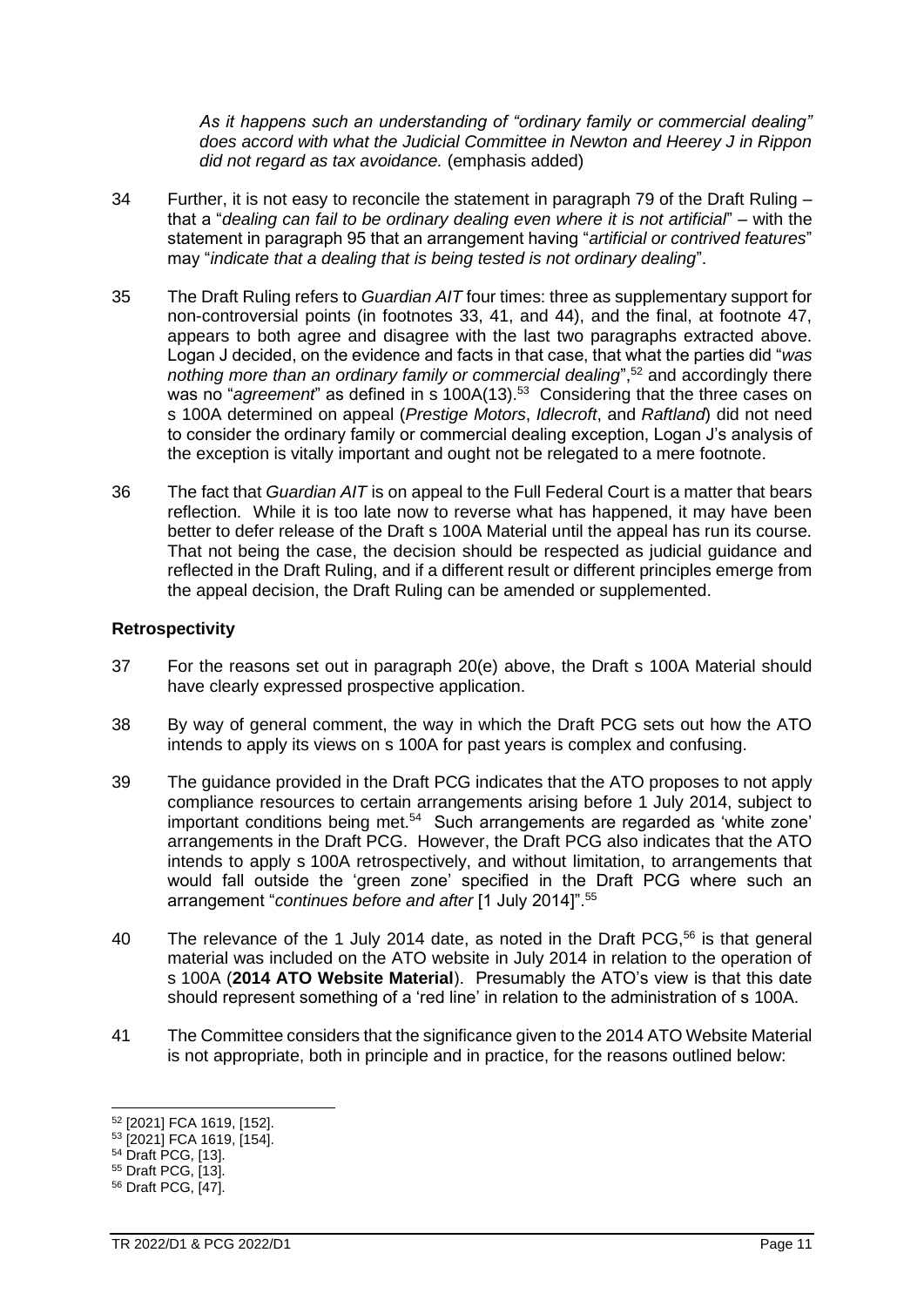- (a) The 2014 ATO Website Material lacks the status, formality, detail and analytical rigour associated with a public ruling or guidance statement (draft or otherwise). Irrespective of whether taxpayers or advisers agree or disagree with the views expressed in a draft ruling/determination or PCG, the practical reality is that they are quite clear as to the importance of an issue in the mind of the Commissioner and the approach that the ATO intends to adopt. The same cannot be said for material on the ATO website.
- (b) The higher level of formality in rulings/determinations or PCGs means that ATO officers are much more likely to follow the ATO's interpretation of a provision, in contrast to the general information available on the ATO's website. As noted in the background provided above, it is anecdotally clear that in reviews it has conducted (including reviews conducted after 1 July 2014) the ATO has not consistently acted against arrangements, notwithstanding the 2014 ATO Website Material.
- (c) The 2014 ATO Website Material deals with a contentious issue with very little recognition of the matters of context referred to above, particularly in relation to the critical "*ordinary family or commercial dealing*" exception.
- (d) The 2014 ATO Website Material is light on detail, ambiguous in certain respects, does not engage with difficult points of construction and contains statements that are inconsistent with the Draft s 100A Material. By way of illustration:
	- (i) the 2014 ATO Website Material has little to say in relation to dealings between family members, whereas this is a significant focus of the Draft PCG and the sole focus of TA 2022/1;
	- (ii) the 2014 ATO Website Material does not deal with the issue of streamed capital gains and franked distributions (see below);
	- (iii) the 'use of funds' condition, as expressed in the 2014 ATO Website Material, is considerably less stringent than that prescribed in the Draft PCG<sup>57</sup>; and
	- (iv) there is ambiguity in the 2014 ATO Website Material about the extent to which interest-free loans from a trust might be regarded as giving rise to a s 100A risk.
- (e) That taxpayers are, according to the Draft PCG, able to rely on the administrative position reflected in the 2014 ATO Website Material in relation to entitlements conferred before 1 July 2022 is considered to be of little or no comfort to taxpayers for two reasons. First, the views expressed in those materials are themselves retrospective in nature, potentially extending back to the date that s 100A was introduced. Secondly, due to the shortcomings of the 2014 ATO Website Materials noted in (a) to (d) above.

<sup>&</sup>lt;sup>57</sup> At [21] of the Draft PCG, the ATO requires not only that the funds loaned to an associate of the lending trust be placed on terms that would satisfy section 109N, but that the **borrower** of the funds also use the funds in a way that satisfies the new use of funds test. The 2014 ATO Website Material make no reference to any requirements for use of funds by the borrower.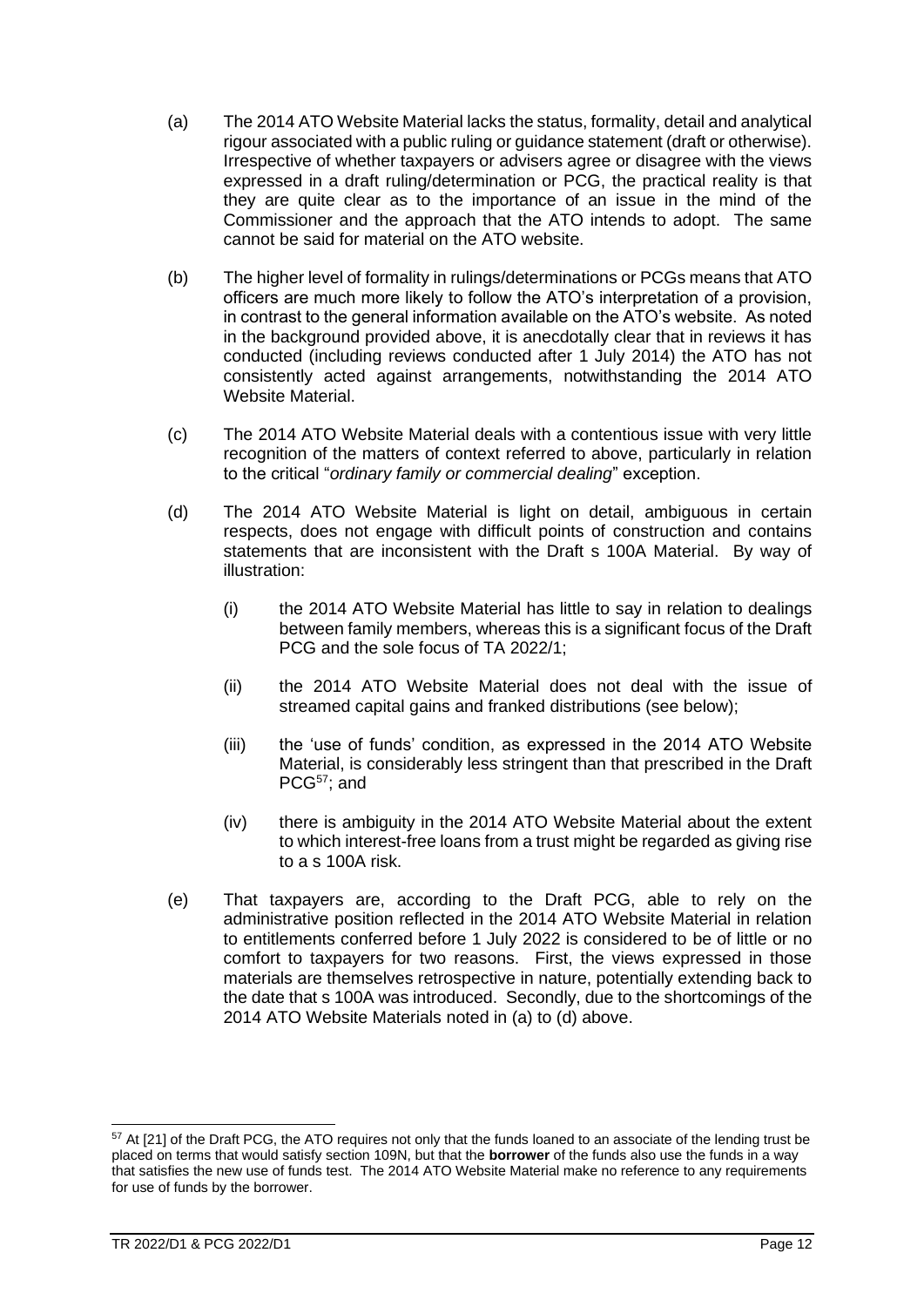# **The relationship between the income to which a beneficiary is presently entitled and the benefit – s 100A(7)**

<span id="page-12-0"></span>42 The Draft Ruling states the following in relation to the definition of "*reimbursement agreement*" in s 100A(7):<sup>58</sup>

> *In particular, there is no requirement that the relevant money, property, services or other benefits provided to a person other than the beneficiary alone, be sourced from, equal to or otherwise be referrable to the share of trust income the beneficiary is presently entitled to receive, was paid or that was applied on their behalf. (emphasis added)*

- 43 It may well be the case that no strict tracing is required in relation to the "*relevant trust income*" <sup>59</sup> to which the beneficiary is presently entitled and the benefit required for there to be a "*reimbursement agreement*". But to posit that no referability is necessary takes it too far when there is no authority in support of the proposition highlighted above. The fundamental requirement of the operative provisions is that the present entitlement to income has arisen "*out of a reimbursement agreement or … by reason of any act, transaction or circumstance that occurred in connection with, or as a result of, a reimbursement agreement*". As a matter of statutory construction, reading s 100A(7) together with the operative provisions, ss 100A(1) and (2), there must be some referability or some rational basis, to link the "*relevant trust income*" to the benefit. Where the test is that the entitlement to income arises out of or in connection with the reimbursement agreement, the two cannot be unrelated.
- <span id="page-12-1"></span>44 The 'no referability' proposition underpins the analysis and conclusion in Example 8 in the Draft Ruling.<sup>60</sup> For a number of reasons, the Committee doubts that s 100A can apply to the circumstances illustrated in that example. The buy-back proceeds in that example are capital receipts, and the trustee is not purporting to re-characterise those receipts. The \$10,000 interest income, to which the beneficiary is presently entitled, and which it receives in full and keeps, has no rational connection with the capital distribution of the buy-back proceeds to other beneficiaries. In any case, the transactions in this example are not artificial or contrived and can easily be seen as having been entered into "*in the course of ordinary or commercial dealing*". One beneficiary receives the income to which it is entitled, and another receives capital of the trust.

# <span id="page-12-2"></span>**Streaming of capital gains and franked dividends**

- 45 Whilst s 100A is confined to present entitlements to income,<sup>61</sup> the Draft Ruling states that s 100A may apply to specific entitlements to capital gains and franked distributions.<sup>62</sup> The Committee considers that these statements should be removed.
- 46 Section 100A is only engaged if there is a beneficiary that "*is* [or is deemed to be] *presently entitled to a share of the income of the trust estate*" <sup>63</sup> (emphasis added). The effect of s 100A is to deem the beneficiary to not be and never to have been "*presently entitled*" to the relevant trust income. The provision does not deem the beneficiary not to be "*specifically entitled to an amount of a capital gain* [or a franked

<sup>58</sup> Draft Ruling, [15]. See also [67].

 $59$  1936 Act, ss 100A(1)(b) and (2)(b).

<sup>&</sup>lt;sup>60</sup> Draft Ruling, [145].

 $61$  1936 Act, ss 100A(1) and (2).

<sup>62</sup> Draft Ruling, [102]–[106].

 $63$  1936 Act, ss 100A(1)(a) and (2)(a).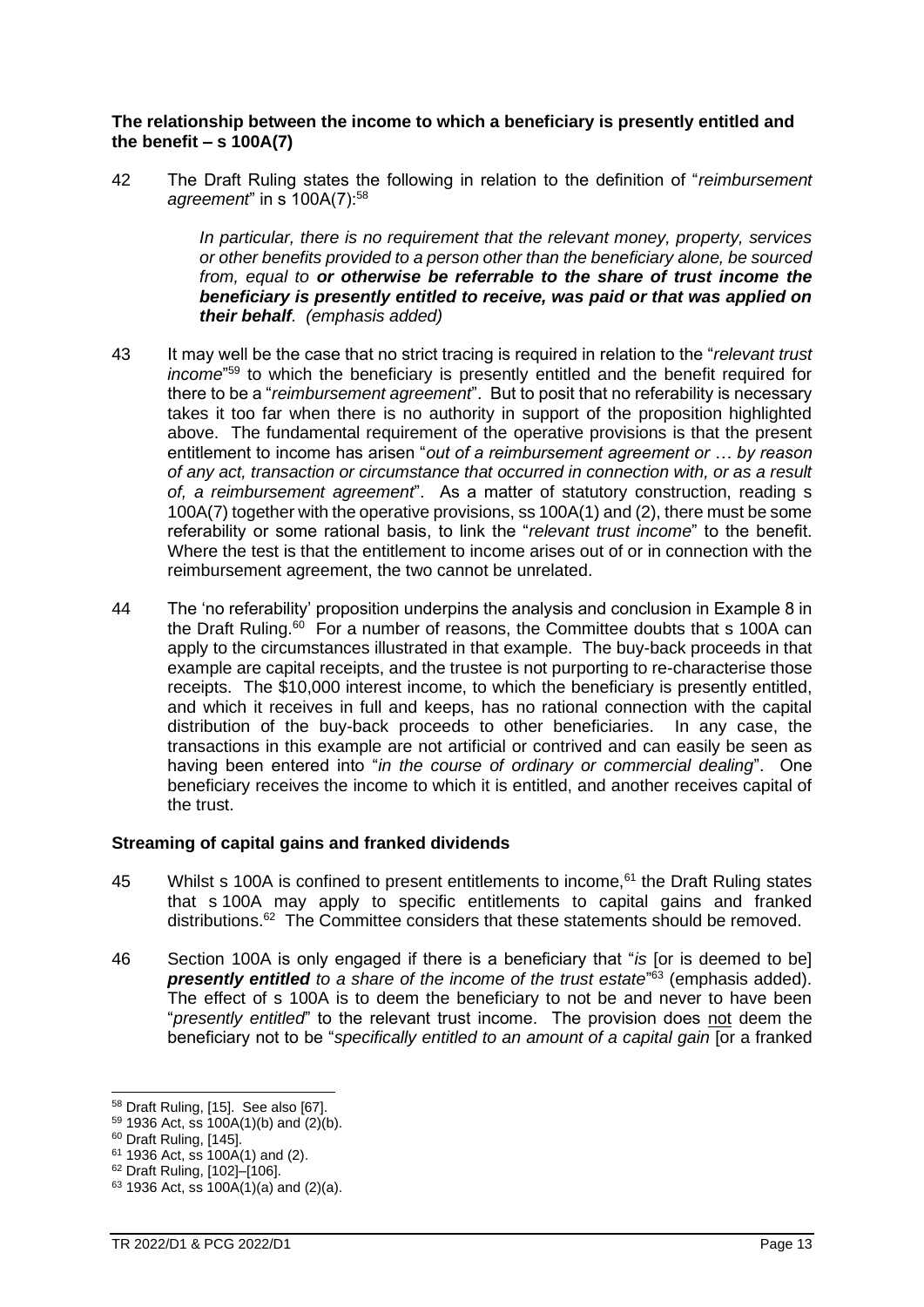distribution]"<sup>64</sup> nor does it deem the beneficiary not to have "*the financial benefit that is*  referable to the capital gain [or a franked distribution]".<sup>65</sup> While the concepts of present entitlement and specific entitlement have common attributes at a simplistic conceptual level, they are different statutory concepts that relate to different subject matter.

- 47 Further, specific entitlement is confined to particular amounts by Division 6E of Part III and the existence of each is tested at different points in time. Present entitlement, for the purposes of the assessing provisions in Division 6, is determined just prior to midnight at the end of the year of income.<sup>66</sup> Whether or not there is specific entitlement can, at least in relation to capital gains, change by events that happen after the end of the year of income.<sup>67</sup> That timing difference presents difficulties in applying s 100A because, in order for the provision to apply, the reimbursement agreement must precede the present entitlement.<sup>68</sup> If the statements in the Draft Ruling are correct, then the requirements of s 100A would need to be tested at different points in time depending on whether the income in question consists of capital gains and franked dividends or other income. Such an approach is not justified from the text of the provisions, nor the matters referred to in footnote 62 of the Draft Ruling. Different considerations may arise if capital gains and franked dividends are attributed to the beneficiary because of its adjusted Division 6 percentage of the income of the trust for that year of income. $69$  But that just reinforces the proposition that s 100A ought not apply to specific entitlements.
- 48 Whether or not s 100A applies to capital gains and franked dividends to which a beneficiary is specifically entitled is not clear. The issue has not been tested before the Courts and, given that the interaction between Division 6 and Division 6E involves complex issues of statutory construction (as evident from the recent decision in *Peter Greensill Family Co Pty Ltd (Trustee) v COT*),<sup>70</sup> the Committee considers that there is sufficient doubt about the issue to make it inappropriate for inclusion in a public ruling in the manner currently expressed.
- <span id="page-13-0"></span>49 What is clear, and should be expressly stated, is that s 100A can never apply to distributions of capital gains pursuant to a power of appointment of trust capital (thus creating a specific entitlement to that gain), where those capital gains are not part of the income of the trust as a matter of general law.

# <span id="page-13-1"></span>**The interaction between s 100A and other provisions**

- 50 As noted above, the GAAR, other integrity measures and the streaming rules have been introduced over the last four decades, encroaching into s 100A's possible field of operation.
- 51 Except in relation to the streaming rules, the Draft s 100A Material does not address the interaction between s 100A and these other provisions. For example:
	- (a) What is the ATO's approach when it seeks to apply the GAAR and s 100A in relation to the same trust income where the actual taxpayer under each provision is different (as in *Guardian AIT*)? In that scenario, will the ATO seek to assess and collect tax from both taxpayers, thus creating effective double

<sup>64</sup> *Income Tax Assessment Act 1997* (**1997 Act**), ss 115-228, 207-58.

<sup>65</sup> 1997 Act, ss 115-228, 207-58 – definition of "*net financial benefit*".

<sup>66</sup> *Commissioner of Taxation v Carter* [2022] HCA 10, [22]-[23].

<sup>67</sup> 1997 Act, ss 115-228, 115-230.

<sup>68</sup> *East Finchley* at 473-474; *Guardian AIT* at [129].

 $69$  1997 Act, ss 115-227(b) and 207-55(4)(b), respectively.

<sup>70</sup> [2021] FCAFC 99.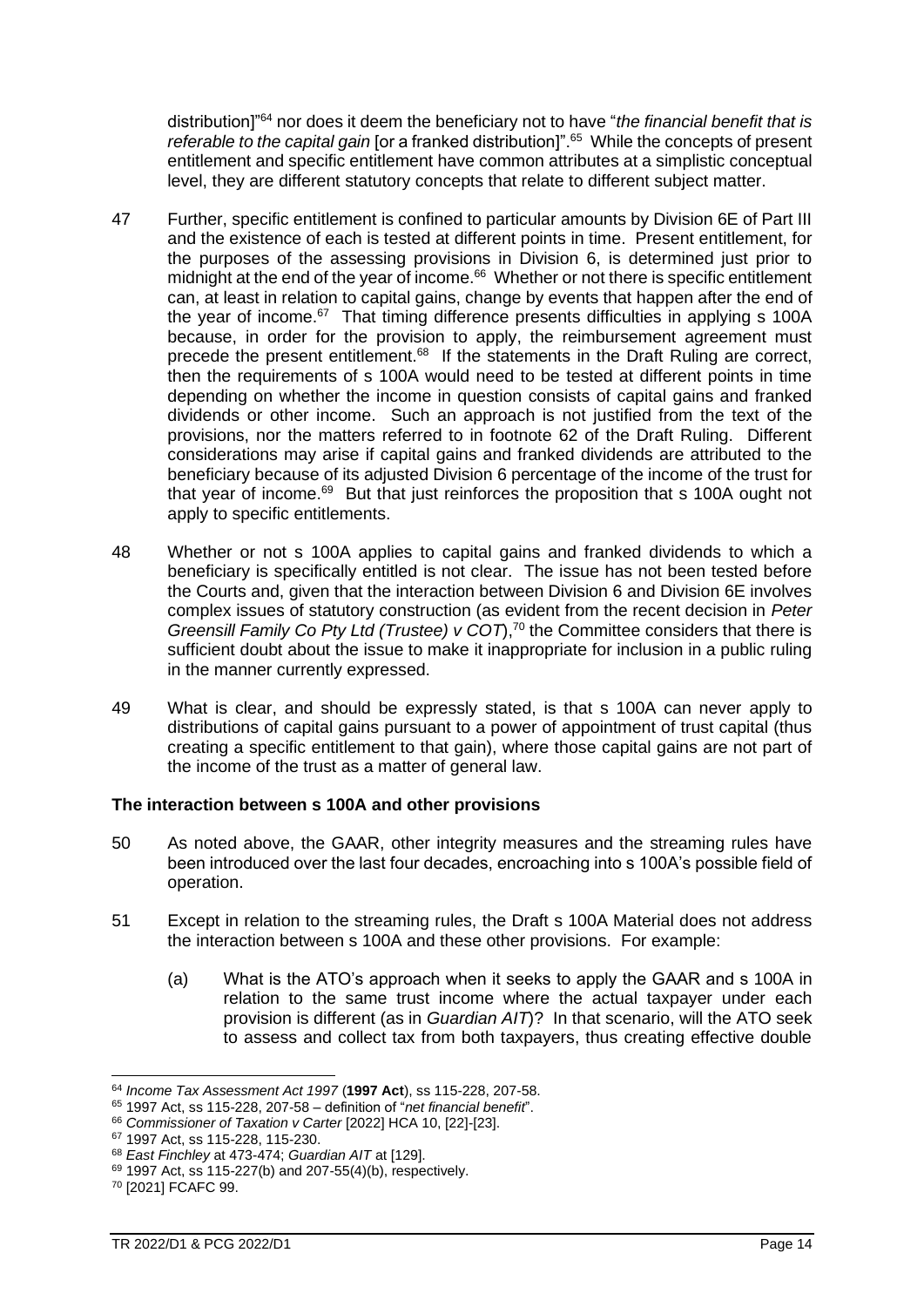taxation, or will the assessments be alternatives? If the assessments are alternatives, which is given primacy?

- (b) What is the interaction between Division 7A and s 100A? Will the ATO seek to tax different taxpayers on the same underlying trust income under Division 7A, the GAAR and s 100A?
- (c) The ATO has also indicated that it will apply s 100A to the creation of present entitlements to income in favour of trusts which have losses, including those controlled by the same family group.<sup>71</sup> There are already extensive provisions in Schedule 2F governing the deductibility of such losses but they apply to loss trusts which receive income. Effectively, this could result in the imposition of tax twice, first in the hands of the trustee under s 100A, and secondly in the hands of the beneficiaries or trustee of the loss trust.
- <span id="page-14-0"></span>52 The omission in the Draft s 100A Material of any useful consideration of the interaction between s 100A and other provisions might undermine the comments in the Draft Ruling about the "*harmonious interaction of the components of this integrated scheme*".<sup>72</sup>

# **Is a ruling the most suitable product?**

- <span id="page-14-1"></span>53 The Committee questions whether a public ruling is the appropriate method by which the ATO expresses its views on s 100A.
- 54 The Committee notes that the ATO does not appear to have issued a general public ruling on the application of the GAAR. There may be a number of reasons for not doing so but a key one might be that a clear and useful exposition about whether or not the GAAR applies can only be made on a consideration of the specific facts and circumstances of a particular case such that a public ruling on the topic would not provide any meaningful guidance. Instead, what the ATO has done in relation to the GAAR is issue Practice Statement Law Administration PS LA 2005/24. Although PS LA 2005/24 is said to provide instruction and practical guidance to ATO officers, it has always been a very useful guide for taxpayers and advisors as well. Further, unlike the Draft s 100A Material, PS LA 2005/24 is not complicated with abstract fact scenarios.
- <span id="page-14-2"></span>55 The Committee recommends that the ATO consider a similar approach with s 100A, particularly for the reason suggested above in relation to the GAAR but also having regard to the matters of context raised above.

# **TA 2022/1**

- <span id="page-14-3"></span>56 At a general level, any of the observations made in this submission can be taken as applying to TA 2022/1, where relevant.
- 57 TA 2022/1 raises the prospect of promoters of arrangements to which TA 2022/1 applies being subject to penalties under the promoter penalty provisions.<sup>73</sup> The Committee understands that the ATO has already received feedback on this point.

<sup>72</sup> Draft Ruling, [171], made in the context of the streaming rules.

<sup>71</sup> See Draft Practical Compliance Guideline PCG 2022/D1 - Section 100A reimbursement agreements – ATO compliance approach (**Draft PCG**), Example 11, [123]-[130].

<sup>73</sup> *Taxation Administration Act 1953* (**TAA**), Schedule 1, Division 290.